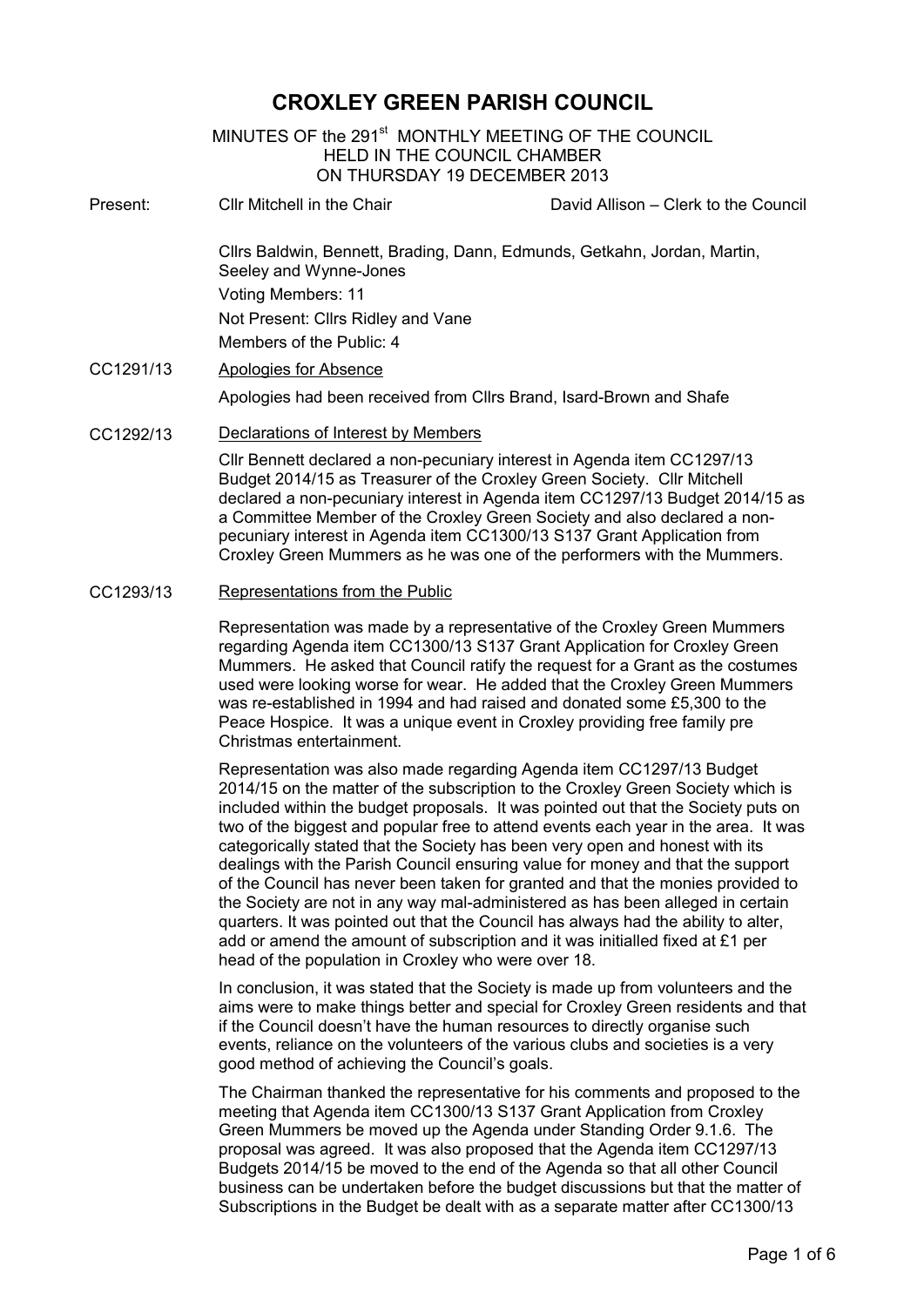S137 Grant given the fact that public representation had been made on this issue and that the members of the public may wish to stay to hear the debate on this subject. This proposal was also agreed.

## CC1300/13 S137 Grant Application from Croxley Green Mummers

The Chairman introduced this item and invited comments from Members.

Members fully supported the application. A discussion ensued as to the most practical method for the Grant to be accounted for in terms of the replacement/refurbishment of the costumes and it was considered that this should be by way of receiving appropriate receipts.

# **Resolved:**

- That an S137 Grant for £500 be awarded to the Croxley Green Mummers;
- That the Grant will be released by way of appropriate receipts to the Clerk for the replacement/refurbishment of the costumes.

CC1297/13 Budgets 2014/15

(part discussion)

(Part discussion on Budget Accounts Code 4024/102 Subscriptions & Donations)

The Chairman introduced this item and asked the Clerk to elaborate as to the build up of this particular budget item.

The Clerk advised and presented on screen that the budget is showing a figure of £7,400 consisting of:

| <b>HAPTC</b>                                             | 1,503.71 |
|----------------------------------------------------------|----------|
| <b>SLCC</b>                                              | 203.00   |
| <b>Community Development</b><br>Agency for Hertfordshire | 30.00    |
| <b>Campaign to Protect Rural</b><br>England (CPRE)       | 29.00    |
| The Open Space Society                                   | 45.00    |
| <b>Direct Information Service</b><br>(NALC)              | 90.00    |
| <b>Croxley Green Society</b>                             | 5.500.00 |

A discussion ensued regarding the subscription to CPRE but it was pointed out that this was a valuable source of information and should be continued. No comments were made on the other items with the exception of the subscription to Croxley Green Society.

It was pointed out that the most recent accounts for the Society (31 December 2012) have been circulated to Members. Members pointed out that the subscription provides excellent value for money and it was both right and proper that the Council should be supporting in this way the two major events during the year, the Revels and Croxfest. It was commented that the Council has historically been supporting these events by way of Grant and the subscription approach was more sustainable as it demonstrated to the Society the Council's commitment to support the events without the annual process of addressing Grant applications.

# **Resolved:**

• That the budget for Subscriptions and Donations for 2014/15 be set at £7,400.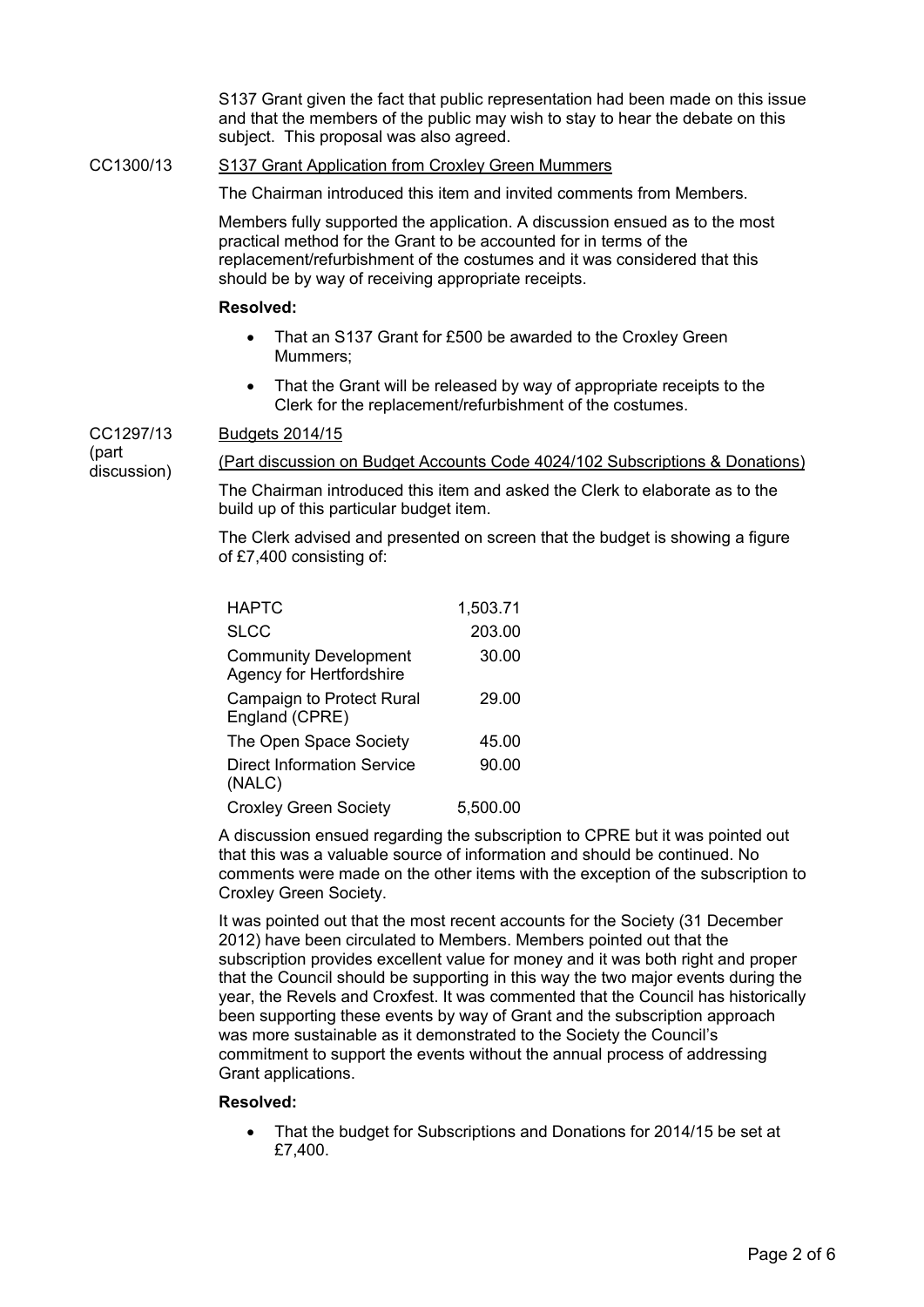### CC1294/13 Minutes

#### **Resolved:**

• That the Minutes of the 290<sup>th</sup> monthly meeting of the Council held on Thursday 28 November 2013 be approved and signed by the Chairman.

# CC1295/13 Matters Arising

CC1289/13 (The Future of Hertfordshire Library Service). The Clerk was asked if the library had been placed on the list of locally important buildings. The Clerk advised that the current Council meeting was earlier than usual given Christmas and this action was outstanding.

# CC1296/13 Committee Reports

CC1296.1/13 Environment and Amenity Committee held on 3 September and 5 November 2013

## **Resolved:**

• That the Minutes of the Environment and Amenity Committee meetings held on 3 September and 5 November 2013 be adopted as a report of the meetings.

There were no matters arising.

CC1296.2/13 Planning and Development Committee held on Wednesday 20 November

#### **Resolved:**

• That the Minutes of the Planning and Development Committee held on Wednesday 20 November 2013 be adopted as a report of the meeting and it was noted that the meeting scheduled for 6 November 2013 was cancelled.

# CC1296.3/13 Any matters arising

CC2196/13 Highways. The Clerk reported that District Councillor Steve Drury had accepted an invitation to a Planning & Development Committee meeting to discuss his County budget.

### CC1296.4/13 Finance and Administration Committee held Thursday 14 November 2013

#### **Resolved:**

• That the Minutes of the Finance and Administration Committee held on Thursday, 14 November 2013 be adopted as a report of the meeting.

# CC1296.5/13 Any matters arising

There were no matters arising.

## CC1297/13 Budgets 2014/15

See above, part discussion before Minute CCCC1294/13, and below after Minute CC1301/13.

## CC1298/13 Village Hall Agreement with Croxley Green Community Association

The Chairman introduced this item and referred to Minute FA942/13 from the meeting on 14 November 2013 in which certain recommendations have been passed to Council for ratification.

The Chairman reminded Members that the Croxley Green Community Association had served notice on the Agreement between them and the Parish Council regarding the use of their hall as a Village Hall and the Agreement would terminate on 31 March 2015.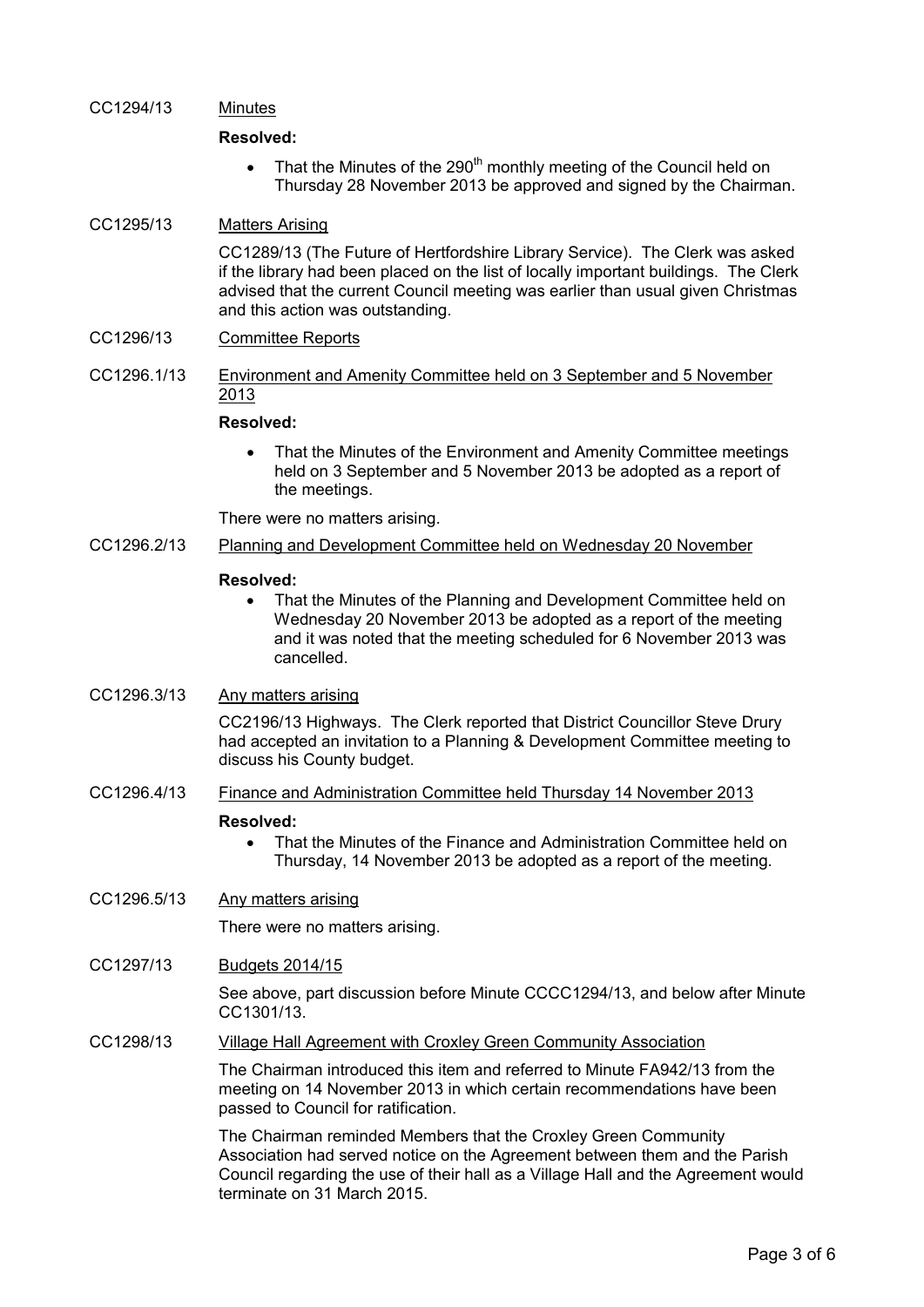Members noted the position and considered that the existing agreement had worked well but it would be prudent to look elsewhere for a Village Hall as well as entering into discussions with the Community Association. It was suggested that consideration should be given to setting up a working party to take this matter forward.

#### **Resolved:**

- That the Council seeks alternative Village Hall arrangements within Croxley Green;
- That concurrent negotiations are undertaken with the Croxley Green Community Association regarding re-negotiating the existing arrangement;
- That consideration is given to a procurement/tendering process.

### CC1299/13 Internal Audit Report (Interim) for the year ending 31 March 2014

The Chairman introduced this item and asked the Clerk to elaborate. The Clerk was pleased to report that the internal auditor had stated that the Council continues to have generally effective systems in place that should help to ensure the accuracy of detail for the Council accounts.

The auditor had identified that for the Clerks protection a nominated Councillor should periodically review the accounting records and that there was a procedural matter when closing the month end accounts.

Members noted the points made and suggested that the matter of a nominated Councillor to periodically review the accounting records should be discussed in more detail at a future Finance and Administration Committee meeting.

In connection with the section on Assessment and Management of Risk it was noted that the auditor had stated that no issues of concern had been identified but had suggested that the Council consider developing an overall risk management strategy. The Clerk advised that such a strategy was being developed and that when this work was complete he would bring the matter to the Finance and Administration Committee for discussion.

#### **Resolved:**

• That Cllrs noted the Audit report and that the response to the auditor is that the recommendations R1 and R2 will be addressed at a future Finance & Administration Committee meeting.

# CC1301/13 Land Acquisition Working Group

The Chairman introduced this item and asked Cllr Bennett to elaborate. Cllr Bennett advised that a meeting had taken place with Three Rivers District Council (TRDC) on Monday 9 December.

The Parish Cllrs had pointed out that the Council was looking for ownership of the land associated with The Green and Stones Orchard and there appeared to be some apprehension by TRDC as to why ownership was an important aspect. The Parish Cllrs commented that these were community assets and therefore should be held on behalf of that community by the Parish Council rather than District.

TRDC stated that they would need to look at and provide clarification as to the status of the land and were thinking that perhaps a long lease rather than ownership might be an alternative option.

TRDC indicated that they would have to quantify the value of the land and a further meeting should be scheduled towards the end of January 2014.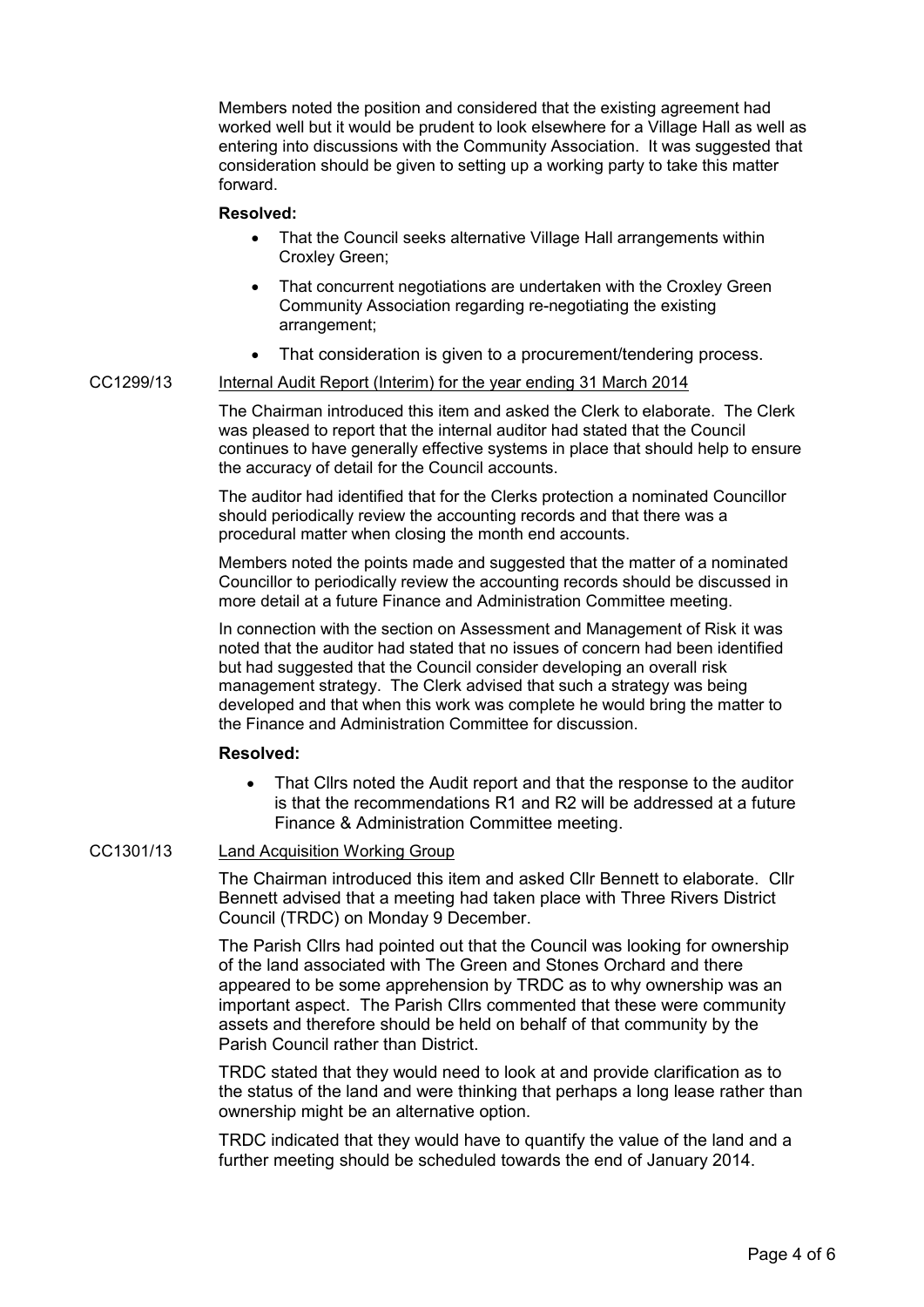### CC1297/13 Budget 2014/15

The Chairman introduced this item and asked the Clerk to elaborate. The Clerk presented on screen the draft budget schedule version 5 dated 13 December 2013 and stated that the draft Precept taking account of all budget submissions was showing as £292,799. The Clerk emphasised that with the changes in the tax benefit system this figure does not take into account any grant that may be forthcoming from TRDC. The Clerk added that TRDC had not as yet confirmed whether a grant would be forthcoming but indications were that if such a grant was made it would not be at the same level as last year and would probably be approximately 15% less. This in real terms would mean that a grant of £11,900 may be available but at this stage could not be guaranteed. The Clerk showed the effect on the draft Precept if £11,900 was received which would reduce the draft Precept £280,899.

It was agreed that for discussion purposes the budget model without the potential grant from TRDC be used. The meeting then went through the draft budget on a line by line basis. The following changes were made:

Page 3 Local Democracy – Funding for Annual Parish Meeting Referendum (£5,000): It was noted that this budget item had been put forward by Cllr Ridley who was not in attendance at the meeting to explain his proposal. Members considered that this was not a matter that should be budgeted for and a request was made for a formal vote to be taken to remove this item. Accordingly, it proposed and seconded that the £5,000 be removed from the budget.

#### **Resolved:**

• That the budget item Funding for Annual Parish Meeting Referendum of £5,000 be removed from the budget.

Page 4 Accts code 4051/103 Vehicle License & Insurance (£3,500): It was noted that the vehicle road tax and insurance had been paid for and the out-turn (Projected Actual, year end) was showing as £2,300. Accordingly, it was agreed to reduce the 2014/15 budget provision from £3,500 to £2,500.

Page 6 Accts Code 4260/107 Community Hall Membership Grant (£8,542): The Clerk advised that a submission from Croxley Green Community Association had been received in accordance with the principles of the Agreement for the Village Hall. The Clerk continued that the £8,542 was the figure which the Association had calculated would be required to support the Village Hall under the Agreement for the coming year. Members considered that as the Association had given notice of termination of the Agreement that it would be inappropriate to include their submitted proposal at a time when the Council would be entering into negotiations with them concurrent with looking elsewhere. It was therefore agreed that the current year figure of £7,100 be used.

Page 10 Accts Code 4605/211 Christmas Lights (£14,000): The Clerk advised that some of the figures had been computer generated by formula based on the Actual Year to Date spend to produce a guide to proposed budget figures. The Clerk added that in this particular case the formula based calculation was inappropriate and although the formula had been removed the figures had not been adjusted. It was a agreed that a more realistic budget should be £8,500. The figure was amended accordingly.